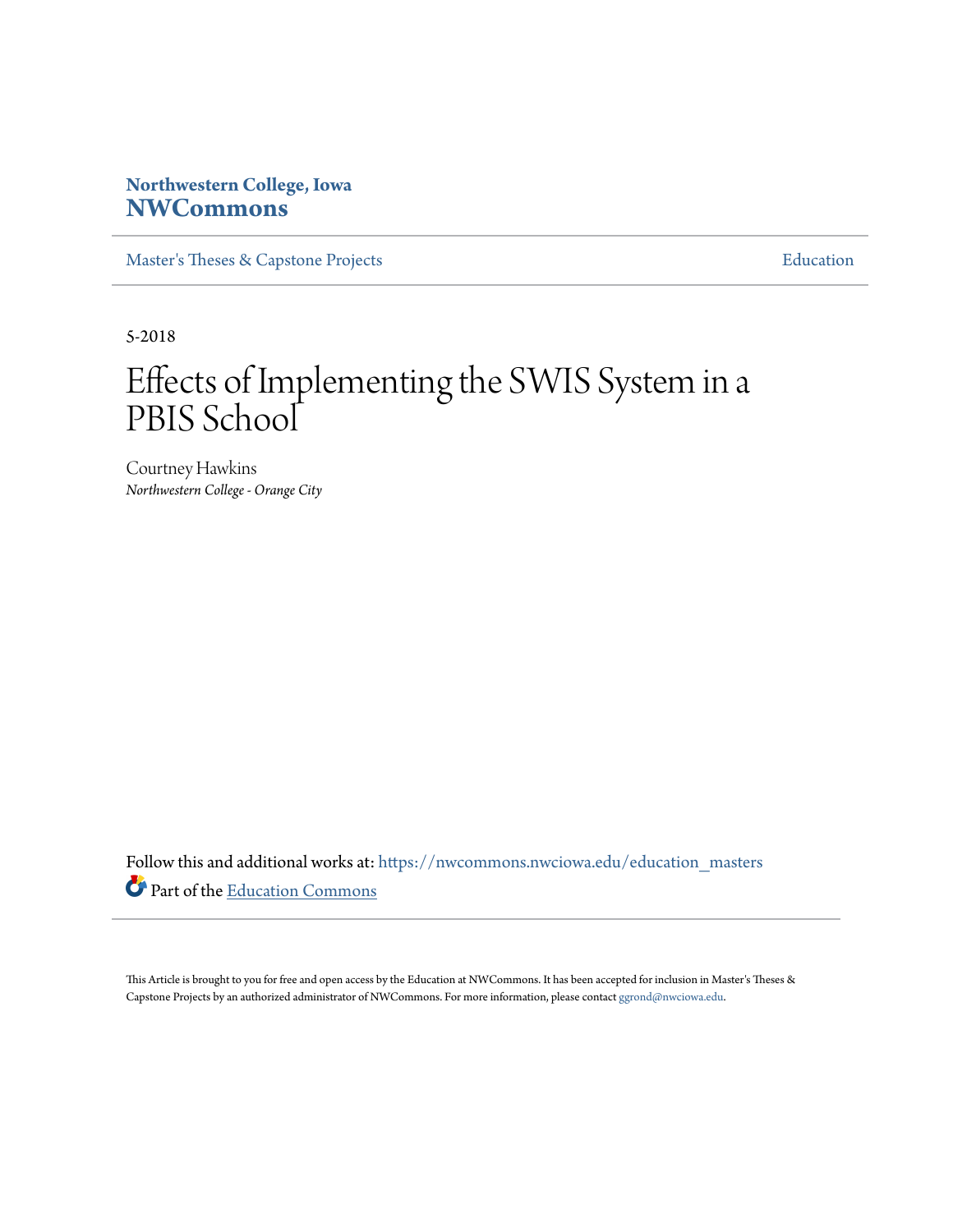Courtney Hawkins

## Effects of Implementing the SWIS System in a PBIS School

Northwestern College

May 2018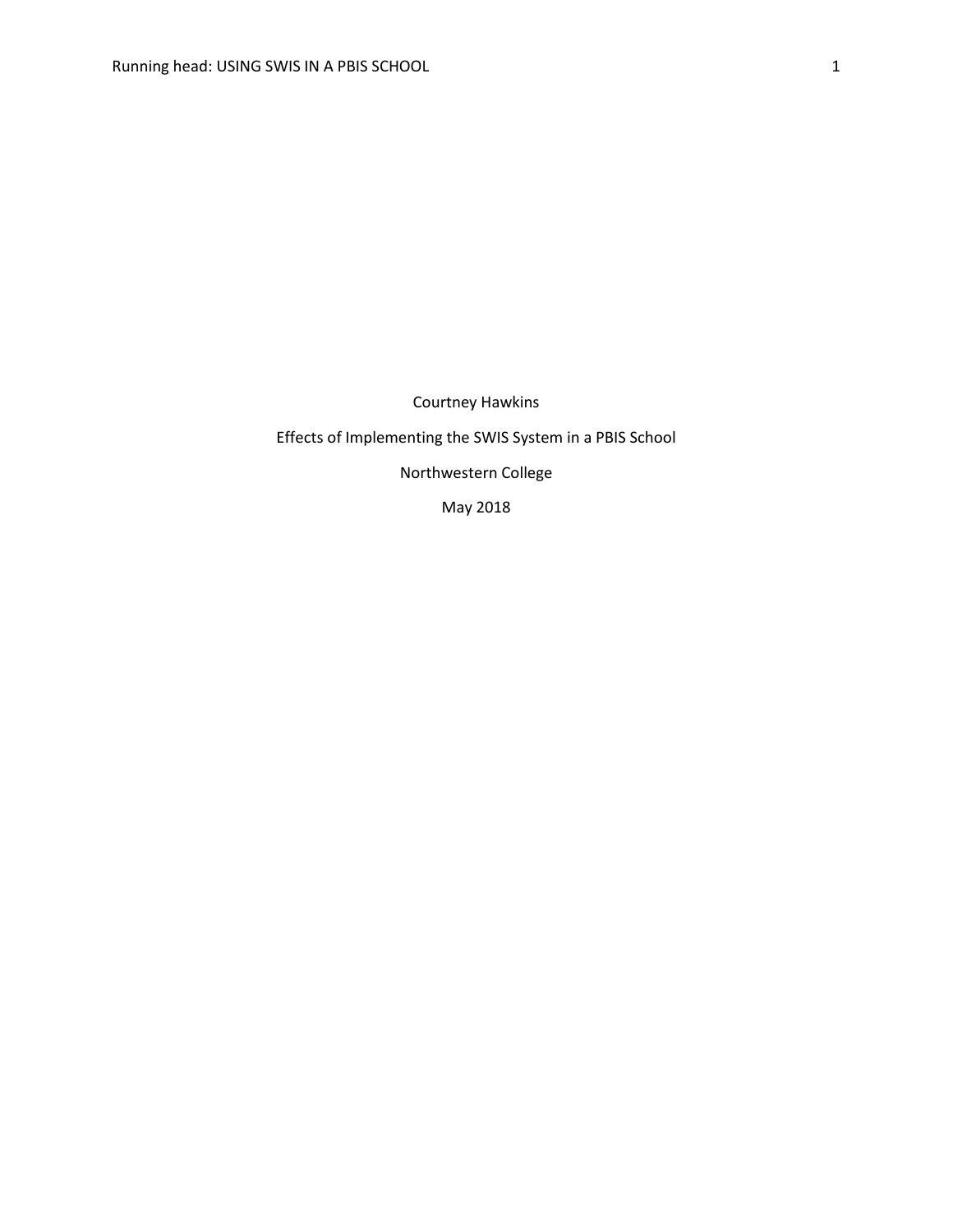#### Abstract

This action research project was conducted to determine if using the School Wide Information System (SWIS) data management system would affect the number of office discipline referrals (ODR's) students identified as tier 2 students using the PBIS model received. Information from an office referral form was entered into the system and data was gathered from reports generated from that system to determine if the number of ODR's decreased after implementing the SWIS system. After analyzing the data, it was determined that simply inputting information did not decrease ODR's, however, putting this information in the hands of educators on a regular basis may be more beneficial.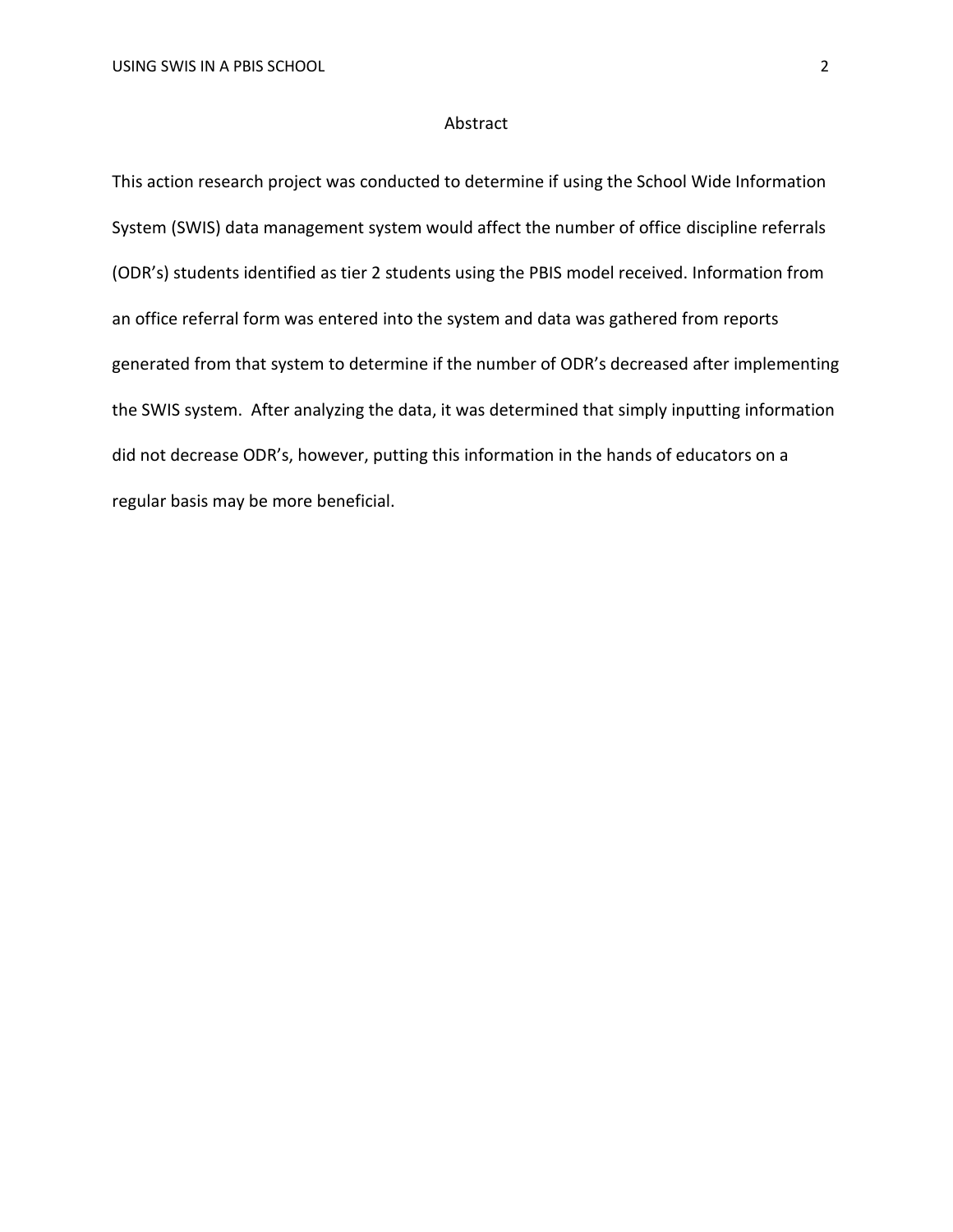#### The Effects of Implementing the SWIS System in a PBIS School

Preventing behavior problems and reinforcing wanted behaviors are the main goals of a school that uses Positive Behavior Interventions and Supports (PBIS). For years, schools have recognized the need for a school-wide behavior system. These supports should prevent the development or worsening of problem behaviors and it should encourage teaching and reinforcement of social expectations and behaviors across all environments for all students and by all staff (Simonsen, Sugai, & Negron, 2008). Instead of adopting a get tough or zero tolerance policy, which has proven to have little impact on student behavior, many schools are turning to a more positive approach. Unlike typical school practices which wait for a student to fail before providing support, PBIS begins with a three-tier approach of support before the unwanted behaviors begin. The first tier addresses behavior needs of all students. The goal is to be proactive and prevent any social, and therefore, academic failure. Students who may fall in the second tier will require additional behavior support to experience success. These students may not have responded to the primary interventions, but the behaviors do not pose a serious risk to themselves or others. The focus will be on preventing these problem behaviors from becoming chronic. The third tier is designed to support individual students whose behaviors are serious enough to require more immediate and intensive support. These supports will be highly individualized.

To begin, a PBIS school must create positively stated schoolwide rules that teach social skills. The school must also develop a schoolwide reinforcement system that is implemented with fidelity by all staff. When implemented effectively and accurately, schools can expect 89% (elementary), 74% (middle school), and 71% (high school) of all students to respond to the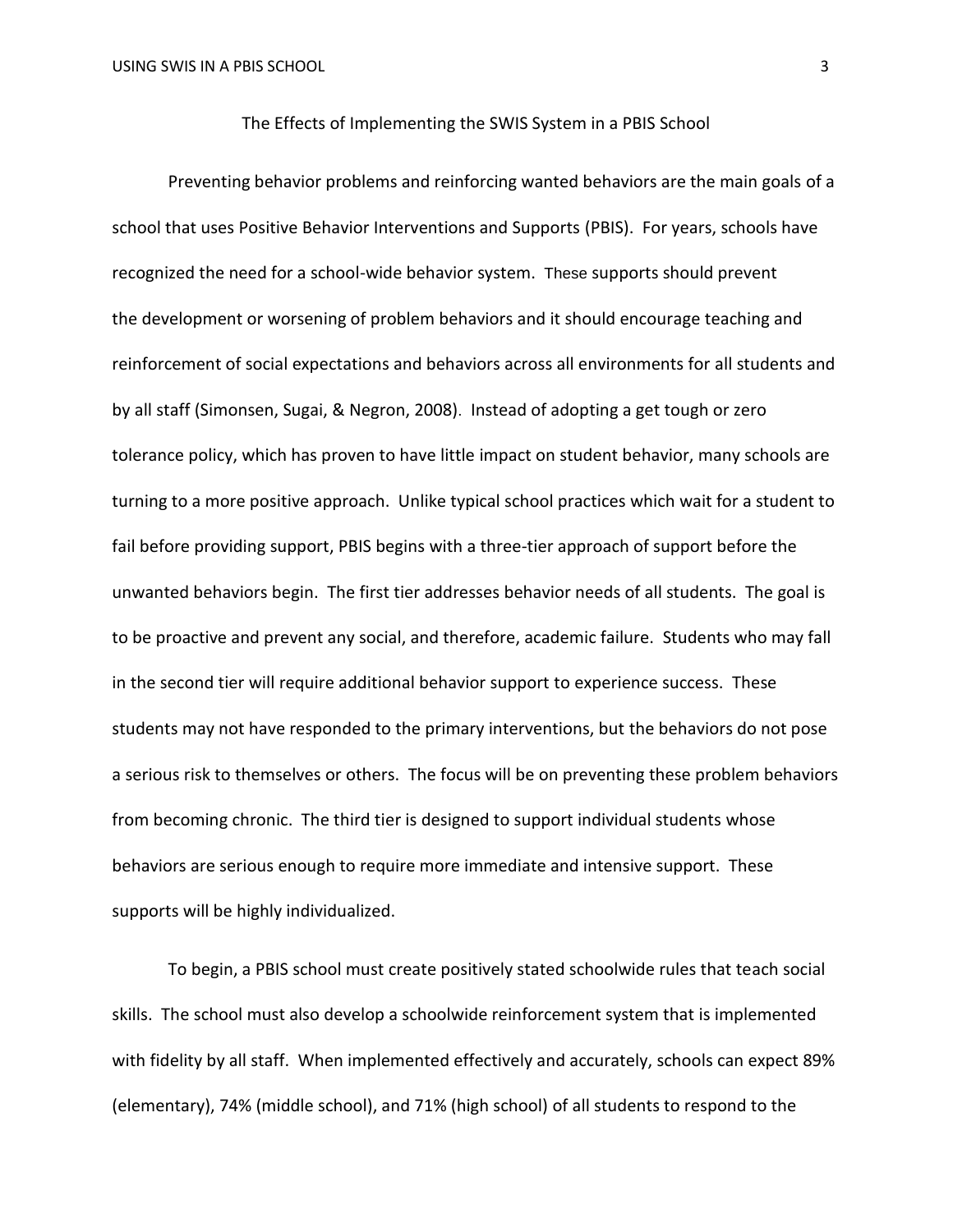primary intervention (Simonsen, Sugai, & Negron, 2008). Even with effective interventions in place, 11% of elementary, 26% of middle school, and 29% of high school students will not respond to the primary intervention and will require the tier two level of interventions, mentioned earlier (Simonsen, Sugai, & Negron, 2008). Through collection of data such as office discipline referrals, attendance records, and other measures of appropriate behavior, a PBIS team will be able to study the data collected and be able to help staff provide the supports needed for individual students (Simonsen, Sugai, & Negron, 2008).

To study this data, teams can use a program called School-Wide Information System (SWIS) Suite. This is a web-based information system to collect, summarize, and use student behavior data for decision-making. Through SWIS, staff is able to enter office discipline referrals online. The data can then be summarized to provide information about individual students, groups of students, or the entire student body. There are five main reports that can answer five questions: How often do referrals occur? What problem behaviors occur most frequently in our building? Where are problem behaviors most likely to occur? When are problem behaviors most likely to occur? Which student are involved in referrals? Eight other reports will allow the team to dive into the data to define behavior patterns in detail (SWIS Suite).

#### **Literature Review**

Safran and Oswals (2003) state, "The increase in aggressive and delinquent behaviors in schools throughout the country has reached critical proportions. Alarmed parents, students, and lawmakers expect educators to respond more effectively" (p. 367). Safran and Oswals (2003) suggest, that interventions within the PBS umbrella are built on the foundations of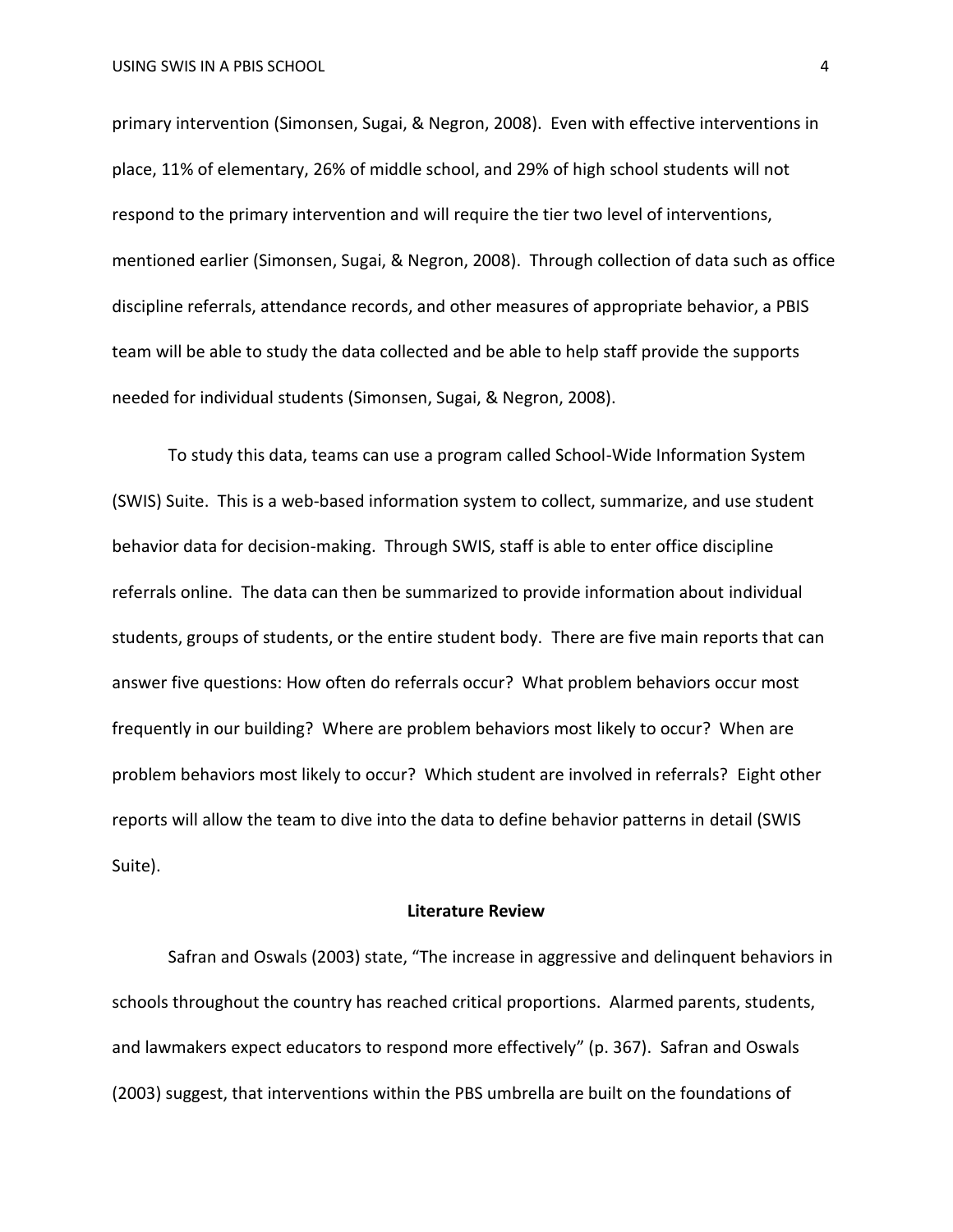applied behavior analysis (ABA) and repackaged in a more positive, collaborative, and holistic framework. PBS interventions are designed to be proactive, to prevent problem behavior by altering a situation before problems escalate, and to concurrently teach appropriate alternatives (Safran & Oswals, 2003). School-based teams for interventions can also identify non-classroom, specific setting such as hallways, playgrounds, and cafeterias for intervention (Safran & Oswals, 2003). Accounting for about 50% of all problem behaviors, these locations frequently lack established routines and often lack clear behavioral expectations, which may lead to office referrals. Software packages such as the School Wide Information System (SWIS) can assist schools with keeping track of this information (Safran & Oswals, 2003). This webbased computer system cannot only help school administration and staff keep an accurate account of office discipline referrals, but also requires and effective schoolwide management plan (Safran & Oswals, 2003). It can also enable school personnel to monitor behaviors of individuals or groups of students and help determine when and where behaviors most frequently occur. The convenient and efficient manner in which computer applications such as SWIS operate can aid school in making decisions regarding the implementation or evaluation of PBIS (Safran & Oswals, 2003). These studies reflect how quantifiable data can assist the team decision-making process for large numbers of students (Safran & Oswals, 2003).

Eber, Sugai, Smith, and Scott (2002) state the students who display severe emotional and behavior problems in our schools represent a relatively small proportion of the school's total student enrollment: however, it requires significant amounts of expertise, time, and resources. These effective behavior supports require active and efficient involvement of more than just school personnel do in particular; it requires the family to involved (Eber et al., 2002).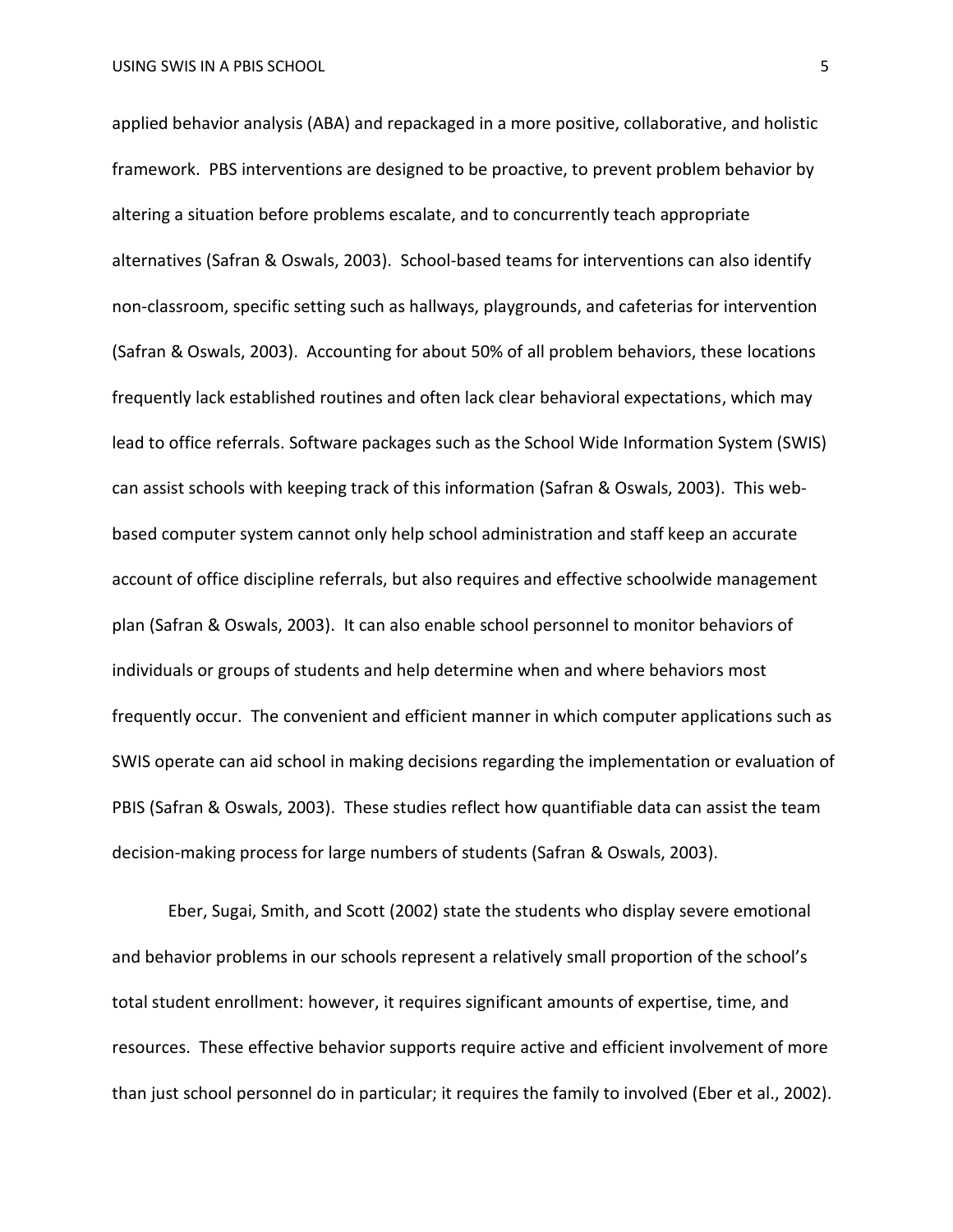Together the wraparound process can increase the likelihood that appropriate supports and interventions are adopted, implemented and sustained, thereby leading to improved behavior functioning (Eber et al., 2002) for students with or at risk of developing severe problem behaviors. According to Eber et al. (2002), PBIS augments wraparound by giving educators, family members, students, and community agency staff members, access to research validated practices and processes for changing behavior across the range of student life domains. Originally, the wraparound process was initiated for those students with the most chronic and intensive emotional and behavioral needs (Eber et al., 2002). However, many schools and communities also have begun integrating this approach with students whose school have recognized them as being at risk for chronic problems (Eber et al., 2002). This includes students who may not have come to the attention of mental health, juvenile justice, or other community agencies but for whom the school and /or family have recognized that such attention is likely if effective interventions are not provided (Eber et al., 2002). Although primarily initiated through mental health or child welfare systems, the direct application of wraparound in schools has led to reports of improved outcomes for student with emotional behavior disorders in a variety of educational settings, including the general education classrooms (Eber et al., 2002). Wraparound is not a service or a set of services. It is a planning process, which consists of careful monitoring of implementation and outcomes (Eber et al., 2002). The wraparound process brings teachers, families, and community representatives together to commit unconditionally to a way of conducting problem solving and planning that gives equal importance and support to the child and his or her family, teachers, and other caregivers (Eber et al., 2002).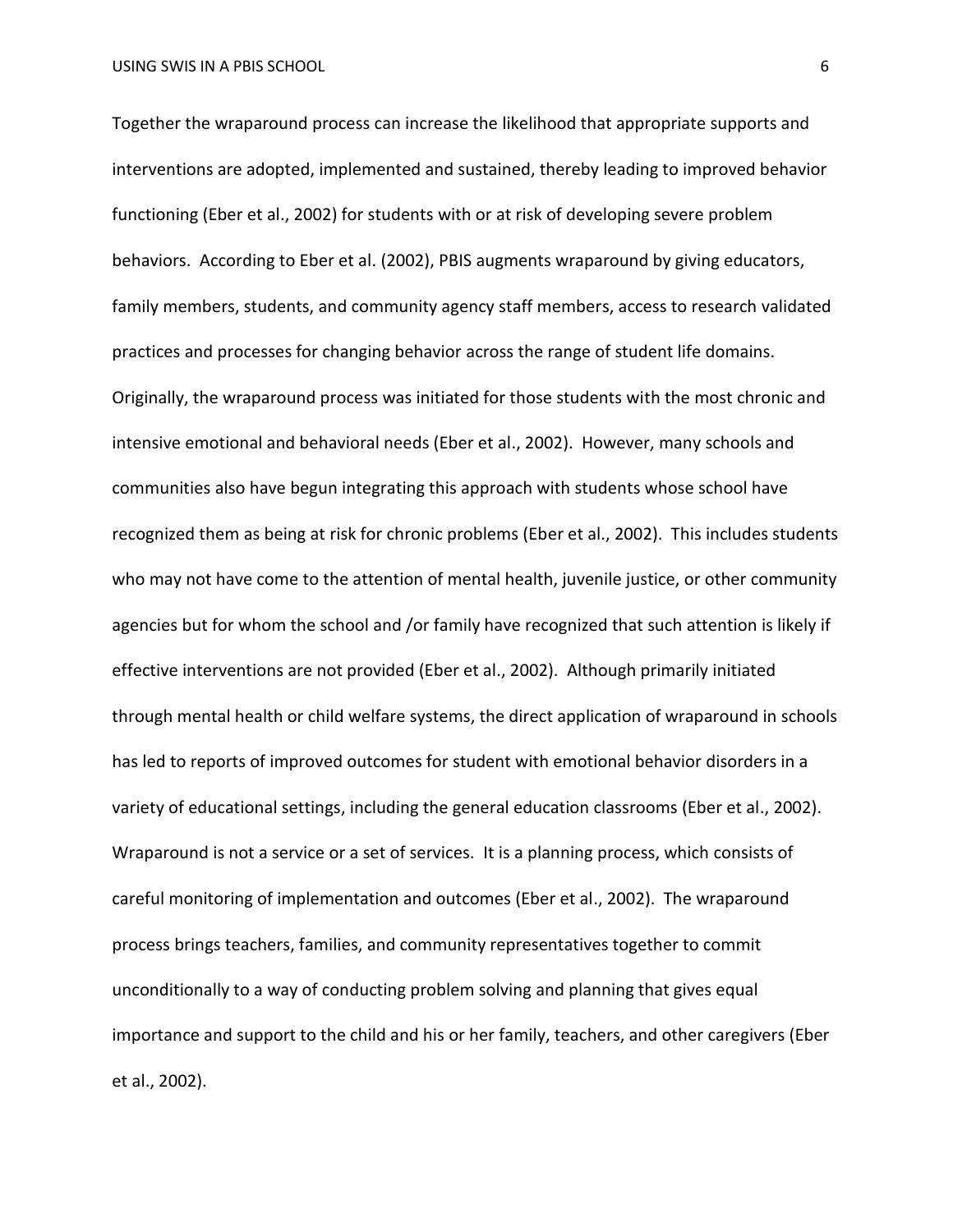Yeung, Craven, Mooney, Tracey, Barker, Power, and Lewis (2016) define sustainability as durable, long-term implementation of a practice at a level of fidelity that continues to produce valued outcomes. Viewed as a process, sustainability is not simply about the length of implementation, but it also involves quality, integrity and contextual factors of that implementation (Yeung et al., 2016). Researchers observed that the number of office discipline referrals and suspensions decreased significantly during the first year of implementation, but rose to a level that even exceeded baseline data during the second and third years. There were 428 schools investigated in Illinois and found that even though there was a reduction in office referrals, suspension did not decrease over seven years of implementation of PBIS (Yeung et al., 2016). The authors speculated that long-term programs might experience diluted intensity and focus. Yeung et al. (2002) also found that administrator support, communication, and databased decision-making were the main contributing factors for sustainability (Yeung et al., 2016). Teaching behavior expectations, establishing a reward system and a system of monitoring and decision –making are critical features of programs sustained for at least five years. Other factors influencing sustainability include coaching, training, staff buy-in, teaming, resources, ad turnover (Yeung et al., 2016).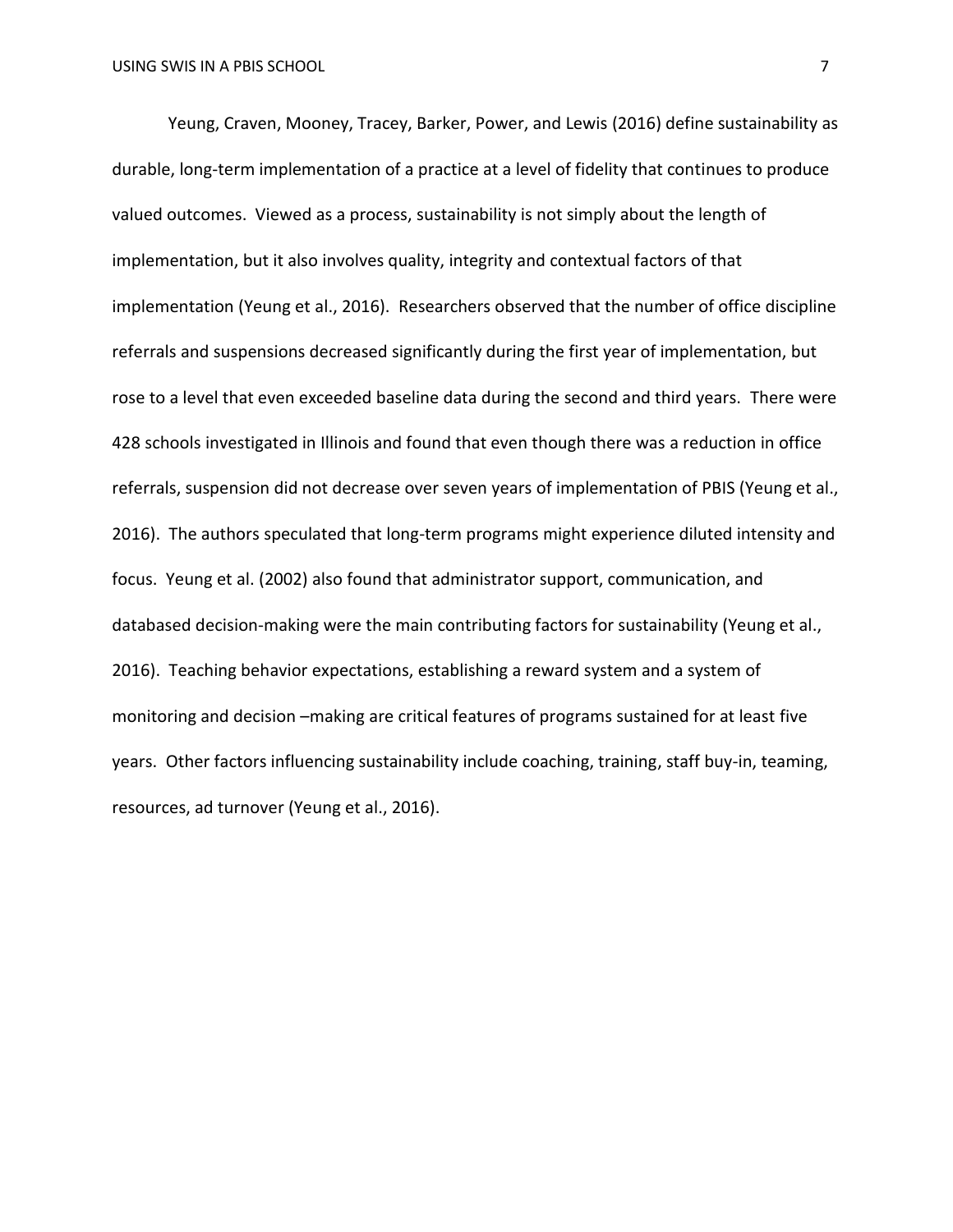#### **Method**

#### **Participants**

This action research project was conducted in an elementary school consisting of grades two through five. There are 11 focus participants that have been identified as the Tier 2 students in the building, who participate in the Check-in-Check-Out (CICO) system. The students all happen to be boys. There are two third graders, five fourth graders, and four fifth graders. There are also comparisons made to the whole school, which consists of 408 students in grades K-5.

#### **Data Collection**

The focus of this project is to determine if using the SWIS system will help lower the number of office referrals of students, particularly labeled tier 2 students. After training on the SWIS program, the administration decided to make a few minor changes to the office referral form (See Figures 1 and 2). When writing a student up for an office referral, the adult will now give more precise information (See Figure 2) that will be entered into the SWIS program. This data can be used to generate multiple reports that show the type of problem behavior, location of the problem areas, time of day, day of the week, grade level, or can even be broken down by individual student. These reports should then be used by the classroom teacher to help better determine how to encourage the student to control their behavior and by the school counselor/administration who is in charge of supporting tier 2 students involved in the CICO system.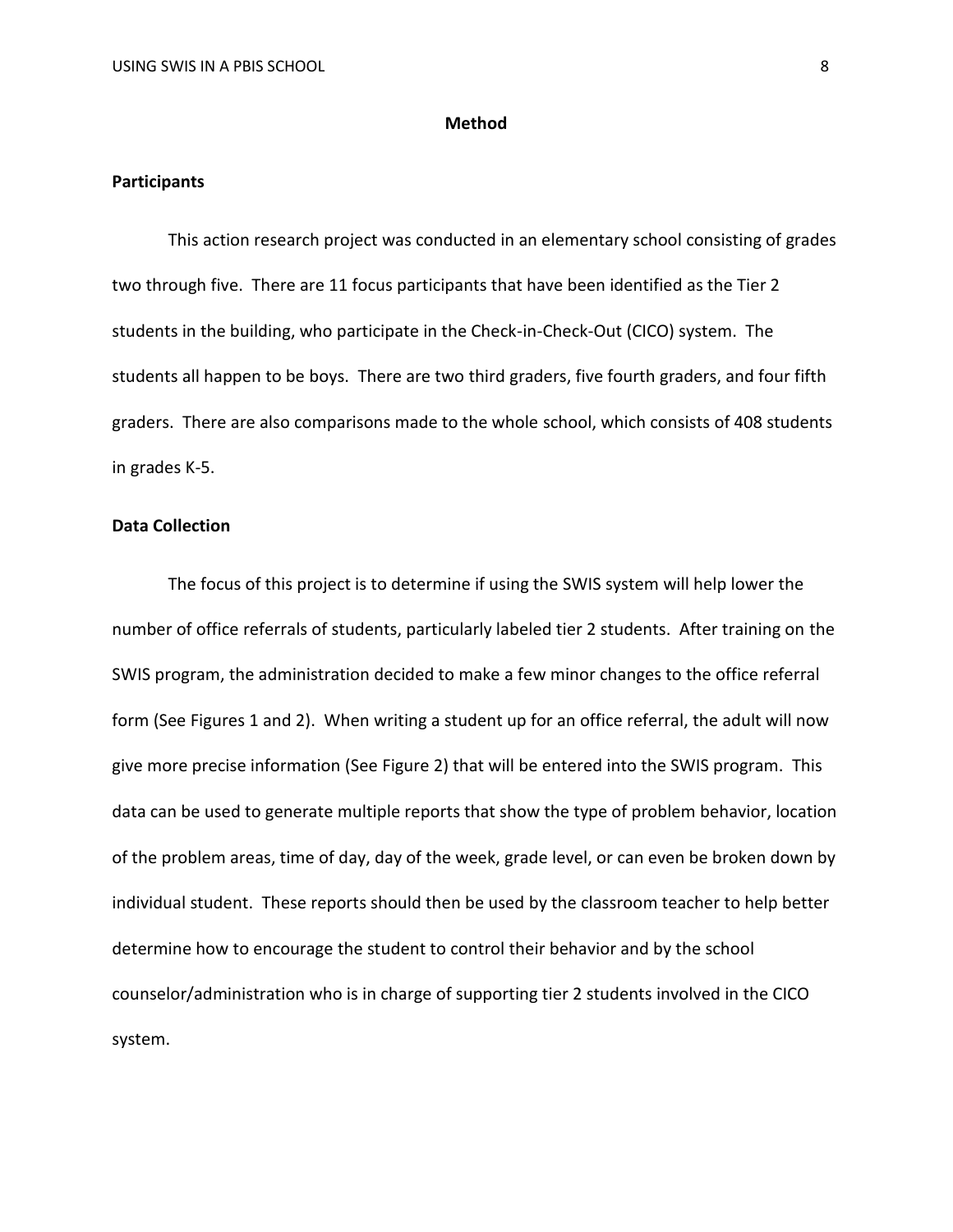| Other student(s) involved: None Peers Staff Teacher Substitute Other                                                                                                                                                           |                                       |                     |                             |  |  |
|--------------------------------------------------------------------------------------------------------------------------------------------------------------------------------------------------------------------------------|---------------------------------------|---------------------|-----------------------------|--|--|
| Issue of Concern Location                                                                                                                                                                                                      |                                       |                     | Problem Behavior            |  |  |
| Restroom                                                                                                                                                                                                                       |                                       |                     | Destruction of Property     |  |  |
| Lunchroom                                                                                                                                                                                                                      |                                       |                     | Harassment of Staff/Student |  |  |
| Classroom                                                                                                                                                                                                                      |                                       |                     | Incomplete schoolwork       |  |  |
| Playground                                                                                                                                                                                                                     |                                       |                     | Noncompliance               |  |  |
| Hallway                                                                                                                                                                                                                        |                                       |                     | Overt Disrespect            |  |  |
| Arrival/Dismissal                                                                                                                                                                                                              |                                       | Physical Aggression |                             |  |  |
| Bus                                                                                                                                                                                                                            |                                       |                     | Disruption of Instruction   |  |  |
|                                                                                                                                                                                                                                |                                       | Work Completion     |                             |  |  |
|                                                                                                                                                                                                                                |                                       | Theft               |                             |  |  |
|                                                                                                                                                                                                                                |                                       |                     | Abusive Language/Profanity  |  |  |
| What happened? The contract of the contract of the contract of the contract of the contract of the contract of the contract of the contract of the contract of the contract of the contract of the contract of the contract of |                                       |                     |                             |  |  |
|                                                                                                                                                                                                                                |                                       |                     |                             |  |  |
|                                                                                                                                                                                                                                |                                       |                     |                             |  |  |
|                                                                                                                                                                                                                                |                                       |                     |                             |  |  |
| Consequences                                                                                                                                                                                                                   |                                       |                     |                             |  |  |
| Verbal reprimand                                                                                                                                                                                                               |                                       | Loss of privilege   | Time out                    |  |  |
| Home contact                                                                                                                                                                                                                   | In-school suspension                  |                     | No action taken             |  |  |
|                                                                                                                                                                                                                                | Expulsion<br>Out of school suspension |                     |                             |  |  |
| Follow up agreement                                                                                                                                                                                                            |                                       |                     |                             |  |  |

Lakeview Office Discipline Referral Form

*Figure 1.* Old version of the office referral form used prior to implementing SWIS.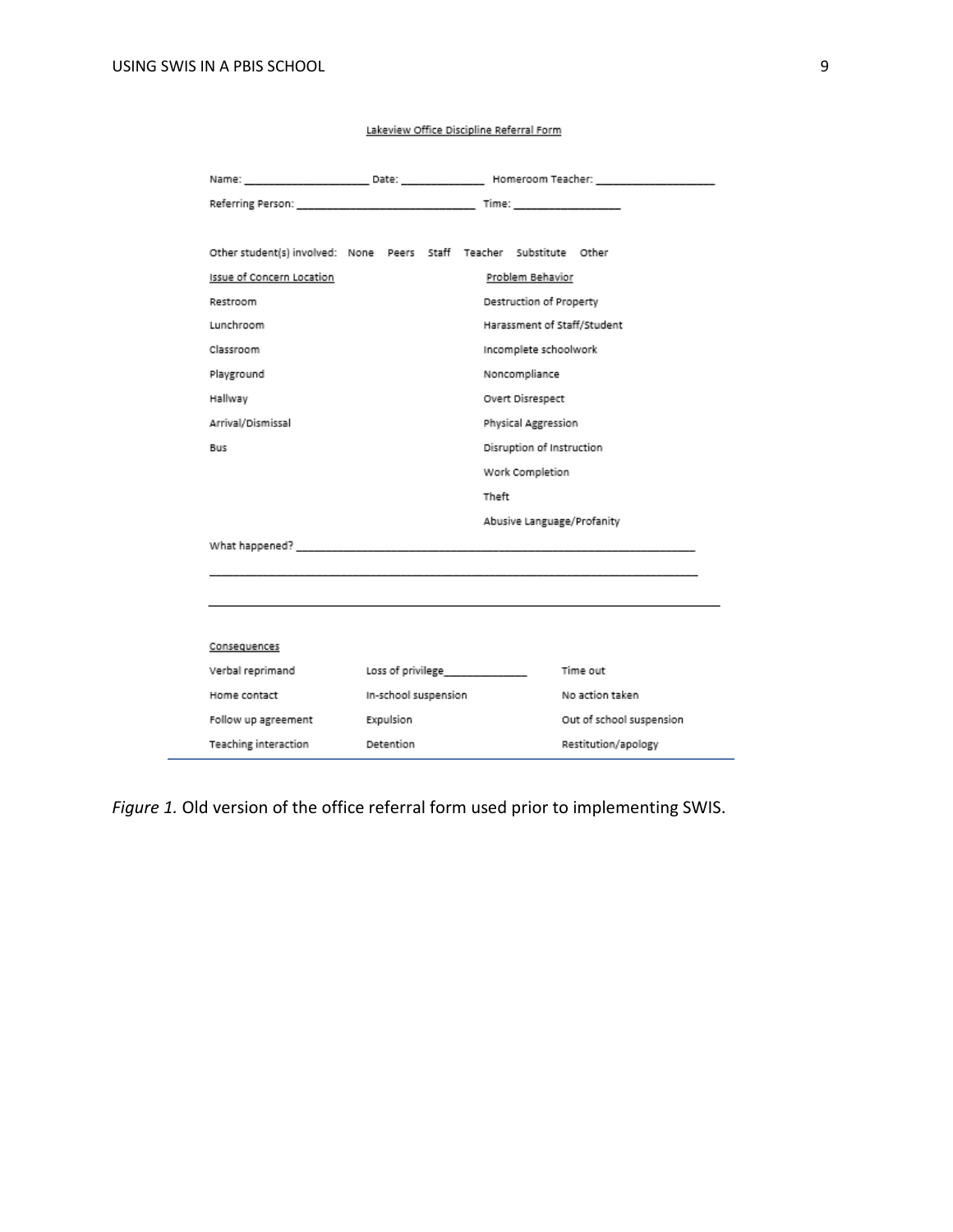|                                                                                                                                                                                                                                | Date: <b>Date:</b>            |                                      |                            |                                            |                       |
|--------------------------------------------------------------------------------------------------------------------------------------------------------------------------------------------------------------------------------|-------------------------------|--------------------------------------|----------------------------|--------------------------------------------|-----------------------|
| Referring Teacher: Manual Momeroom Teacher:                                                                                                                                                                                    |                               |                                      |                            |                                            |                       |
| Others Involved: (Circle One, please) None                                                                                                                                                                                     |                               | Peers<br>Teacher                     |                            | Staff Substitute Other                     |                       |
| Location of Concern/Event:                                                                                                                                                                                                     |                               | Problem Behavior:                    |                            |                                            |                       |
| Classroom                                                                                                                                                                                                                      |                               | Problem Behavior/Non-Compliance      |                            |                                            |                       |
| Hallway/Breezeway                                                                                                                                                                                                              |                               | <b>Physical Aggression</b>           |                            |                                            |                       |
| Playground                                                                                                                                                                                                                     |                               | Disruption                           |                            |                                            |                       |
| Cafeteria                                                                                                                                                                                                                      |                               | <b>Disrespect</b>                    |                            |                                            |                       |
| <b>Bus</b>                                                                                                                                                                                                                     |                               | Abusive Lang./Inappropriate Language |                            |                                            |                       |
| Gym                                                                                                                                                                                                                            |                               |                                      |                            |                                            |                       |
| Office                                                                                                                                                                                                                         |                               | Harassment                           |                            |                                            |                       |
| Restroom                                                                                                                                                                                                                       |                               | <b>Bullying</b>                      |                            |                                            |                       |
| <b>Commons Area</b>                                                                                                                                                                                                            |                               | Fighting                             |                            |                                            |                       |
| Library                                                                                                                                                                                                                        | <b>Inappropriate Location</b> |                                      |                            |                                            |                       |
| Music                                                                                                                                                                                                                          | Theft/Plagiarism              |                                      |                            |                                            |                       |
| Art                                                                                                                                                                                                                            |                               | <b>Technology Violation</b>          |                            |                                            |                       |
| Computer Lab                                                                                                                                                                                                                   |                               | Property Damage/Vandalism            |                            |                                            |                       |
| Special Event/Assembly                                                                                                                                                                                                         |                               | Lying/Cheating                       |                            |                                            |                       |
| Other Location                                                                                                                                                                                                                 |                               | Inappropriate display of affection   |                            |                                            |                       |
|                                                                                                                                                                                                                                |                               | Possession of alcohol-drugs-tobacco  |                            |                                            |                       |
|                                                                                                                                                                                                                                | Other                         |                                      |                            |                                            |                       |
| Facts related to Incident: experience and a series of the contract of the series of the series of the series of the series of the series of the series of the series of the series of the series of the series of the series o |                               |                                      |                            |                                            |                       |
|                                                                                                                                                                                                                                |                               |                                      |                            |                                            |                       |
|                                                                                                                                                                                                                                |                               |                                      |                            |                                            |                       |
|                                                                                                                                                                                                                                |                               |                                      |                            |                                            |                       |
| <b>Corrective Procedures Taken:</b>                                                                                                                                                                                            |                               |                                      |                            |                                            |                       |
| <b>Conference with Student</b>                                                                                                                                                                                                 | In School Suspension          |                                      | Loss of Privilege          |                                            | <b>Out Suspension</b> |
| <b>Parent Contact</b>                                                                                                                                                                                                          | Time in Office                |                                      | <b>Bus Suspension</b>      |                                            | Restitution           |
|                                                                                                                                                                                                                                | Other Action Taken            |                                      |                            |                                            |                       |
| Expulsion<br><b>Function/Motivation for Behavior:</b>                                                                                                                                                                          |                               |                                      |                            |                                            |                       |
| <b>Avoid Peers</b>                                                                                                                                                                                                             | <b>Avoid Adults</b>           |                                      | <b>Avoid Task/Activity</b> |                                            |                       |
| <b>Obtain Peers Attention</b>                                                                                                                                                                                                  | <b>Obtain Adult Attention</b> |                                      |                            | <b>Obtain Access to Preferred Activity</b> |                       |
|                                                                                                                                                                                                                                |                               |                                      |                            |                                            |                       |
|                                                                                                                                                                                                                                |                               |                                      |                            |                                            |                       |

*Figure 2.* New version of the office referral form after implementing SWIS. It now has a place for teachers to include the student's motivation for their behavior as well as more options for location and problem behavior.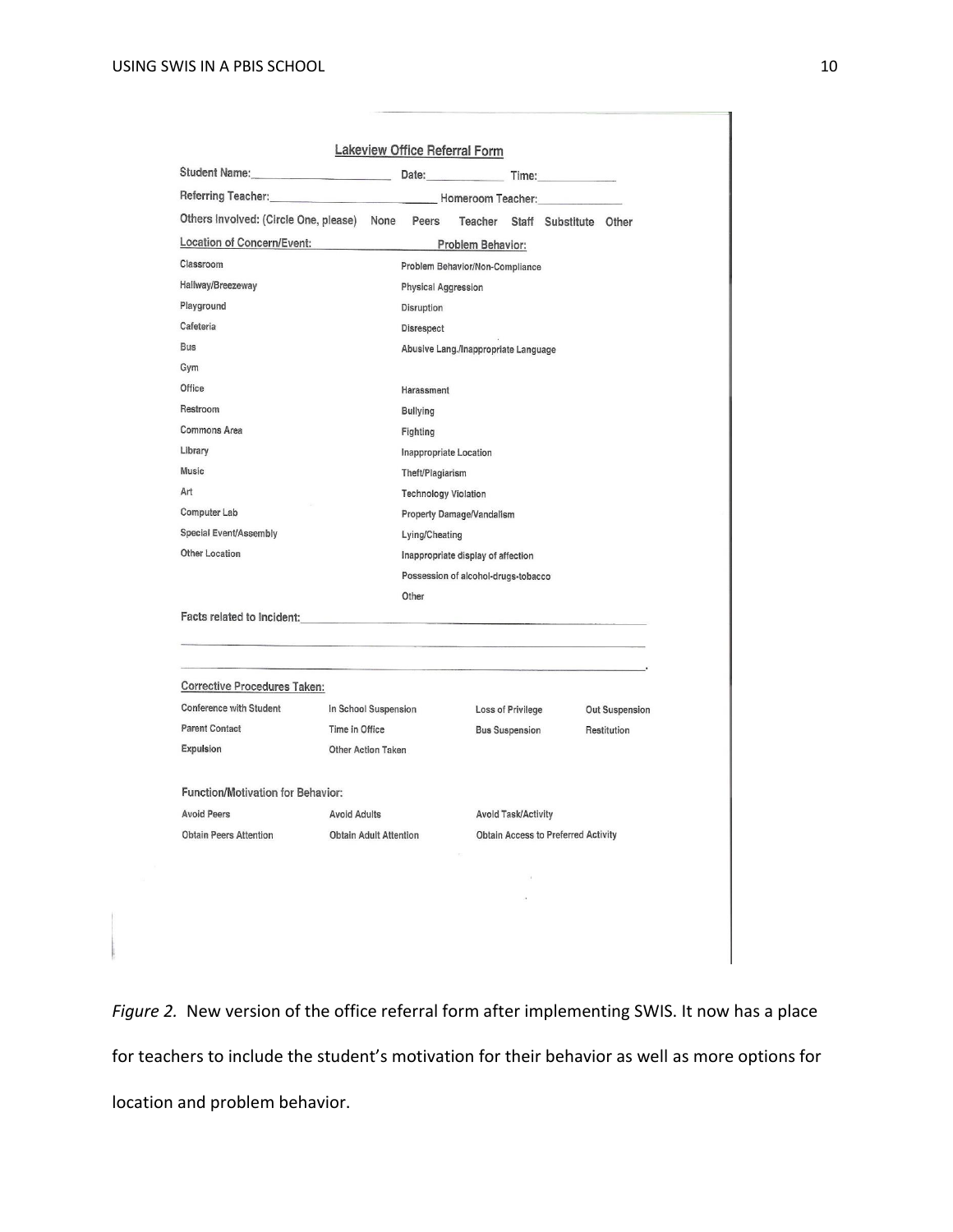After training was done on the SWIS system with administration in December 2017, it went in to use in January 2018. Office referrals from the beginning of the year were gathered and entered into the SWIS program. Reports were then created showing the whole school's data by number of referrals in a month, day of the week, location, behavior problem, and time of day. Other reports generated were for a group of 11 students identified as tier 2 students through PBIS. These included monthly reports on the tier 2 students' location and day of the week. The data from the months prior to implementation of the SWIS program were then compared to data post implementation to decide if less referrals were given.

## Table 1

| Student Summary of ODR's before and after implementing the SWIS system. |  |  |  |  |
|-------------------------------------------------------------------------|--|--|--|--|
|-------------------------------------------------------------------------|--|--|--|--|

| Student                   | Preliminary             | Post           | Point Difference | % of Change |
|---------------------------|-------------------------|----------------|------------------|-------------|
| A                         | $\mathbf 0$             | $\overline{3}$ | $+3$             | +300%       |
| B                         | $\overline{4}$          | $\overline{2}$ | $-2$             | $-50%$      |
| $\mathsf C$               | $\mathbf{1}$            | $\mathbf{1}$   | $\mathbf 0$      | 0%          |
| D                         | $\overline{\mathbf{4}}$ | $\mathbf{1}$   | $-3$             | $-75%$      |
| $\mathsf E$               | $\overline{3}$          | $\mathbf 0$    | $-3$             | $-100%$     |
| $\mathsf F$               | $\mathbf{1}$            | $\mathbf{1}$   | $\mathbf 0$      | 0%          |
| G                         | $\boldsymbol{6}$        | 5              | $-1$             | $-116.66%$  |
| $\boldsymbol{\mathsf{H}}$ | $\mathbf 0$             | 3              | $+3$             | +300%       |
| $\overline{\phantom{a}}$  | $\overline{4}$          | $\overline{2}$ | $-2$             | $-50%$      |
| J                         | $\pmb{0}$               | $\mathbf{1}$   | $+1$             | $+100%$     |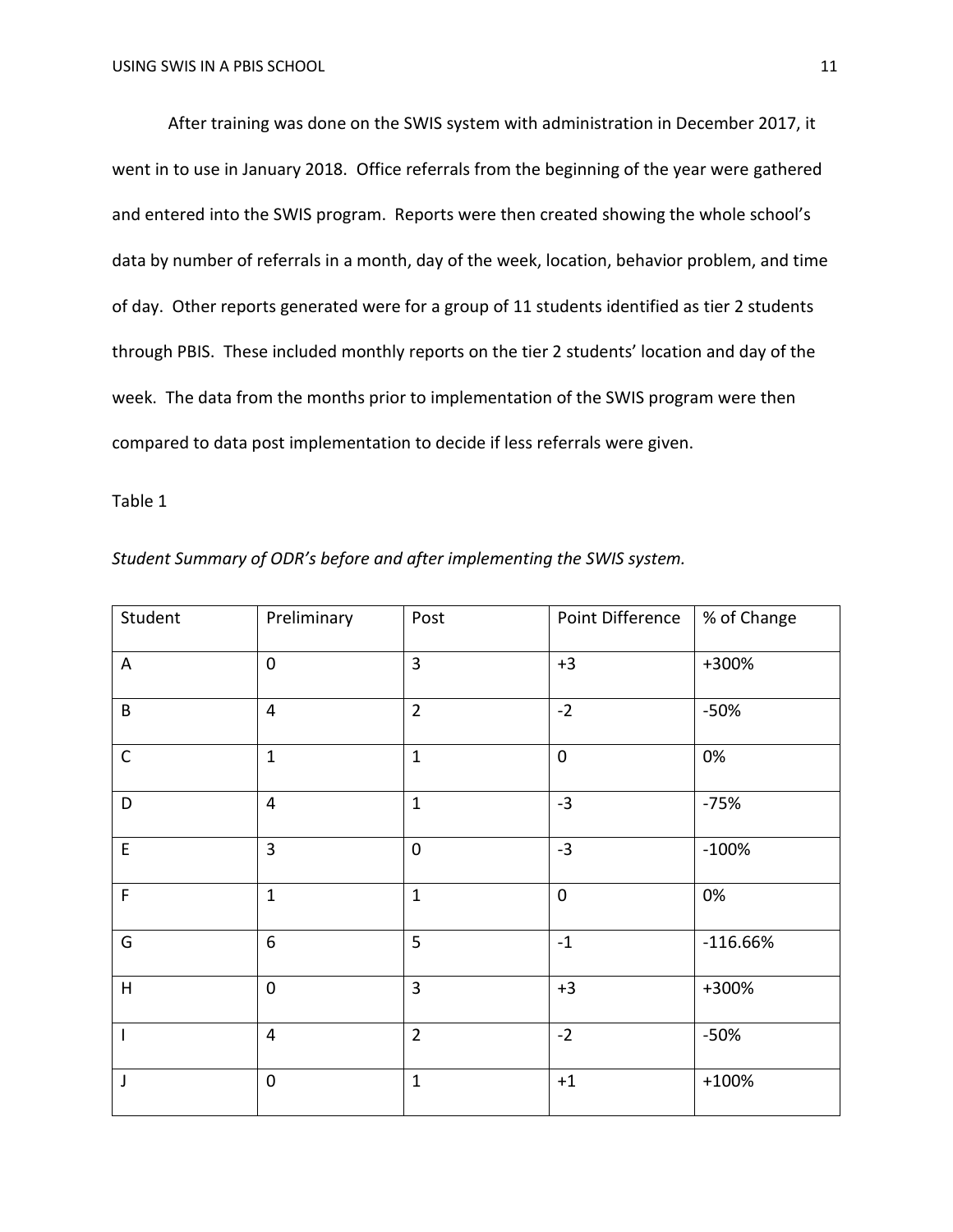| . . | . . | -<br>- | -33.3%<br>- - |
|-----|-----|--------|---------------|
|     |     |        |               |

Data was collected from the months of August through February; however, the months of October through November (pre-SWIS) and January through February (post-SWIS) were compared in this analysis because of the similar number of school days. Reports were compiled for two groups. The first group is made up of eleven tier 2 students. These eleven students consisting of two third graders, five fourth graders, and four fifth graders are also shown individually. Of the eleven students reported on, six were able to decrease their number of ODR's from the pre-intervention time period to the post-intervention time period, while two remained the same, and three actually increased the number of ODR's.

Figure 3 shows the number of ODR's received by the tier 2 group during the month of October. There were 20 ODR's given in October, with 12 of those being from the classroom.



*Figure 3.* Tier 2 students' ODR's-October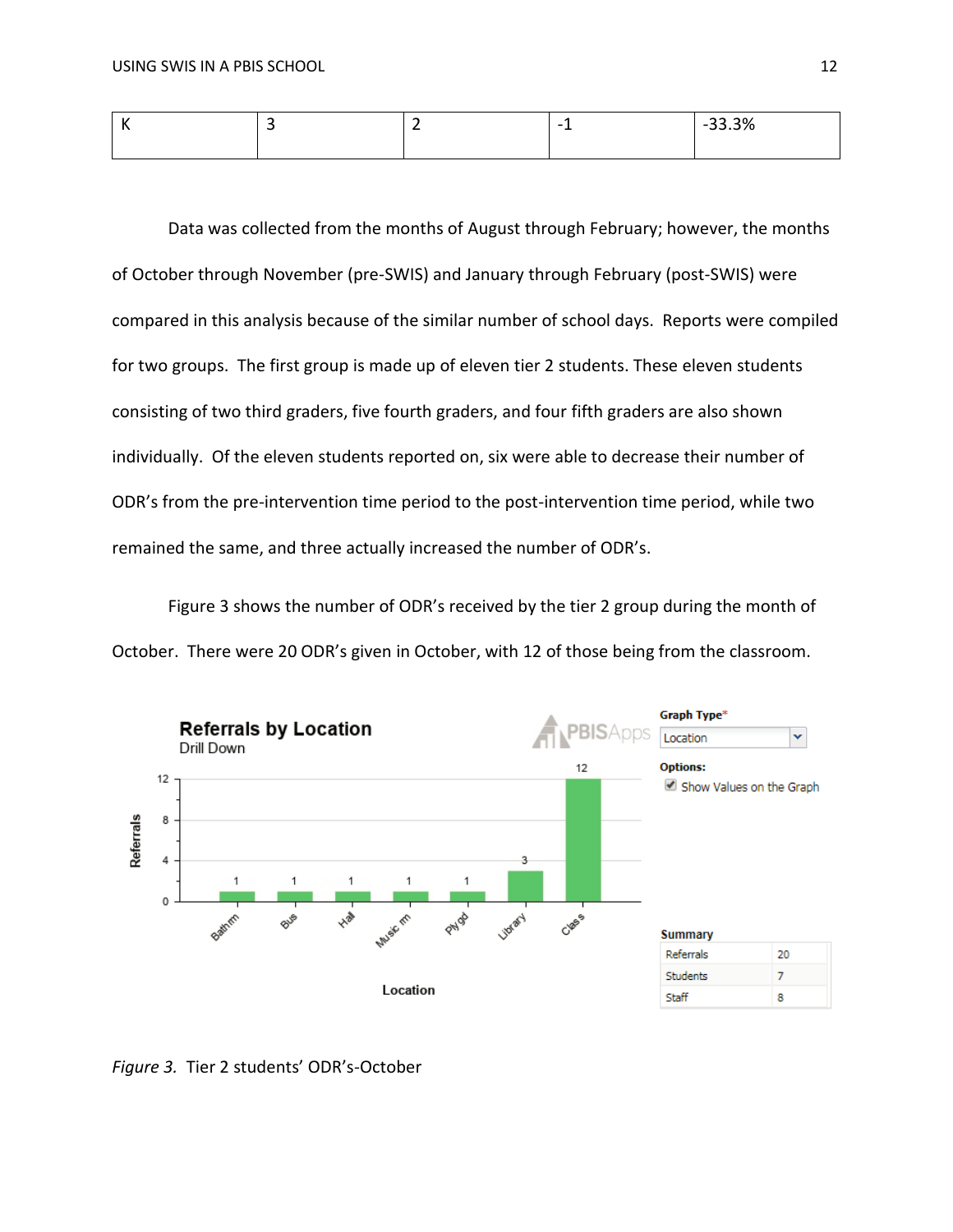Figure 4 shows the number of ODR's for the tier 2 students during the month of

November. There were only 6 given out with 5 of those coming from the classroom.



*Figure 4.* Tier 2 students' ODR's-November

Figure 5 shows the number of ODR's received by the tier 2 group during the month of January.

There were 8 given with 5 of those coming from the classroom.



*Figure 5.* Tier 2 students' ODR's-January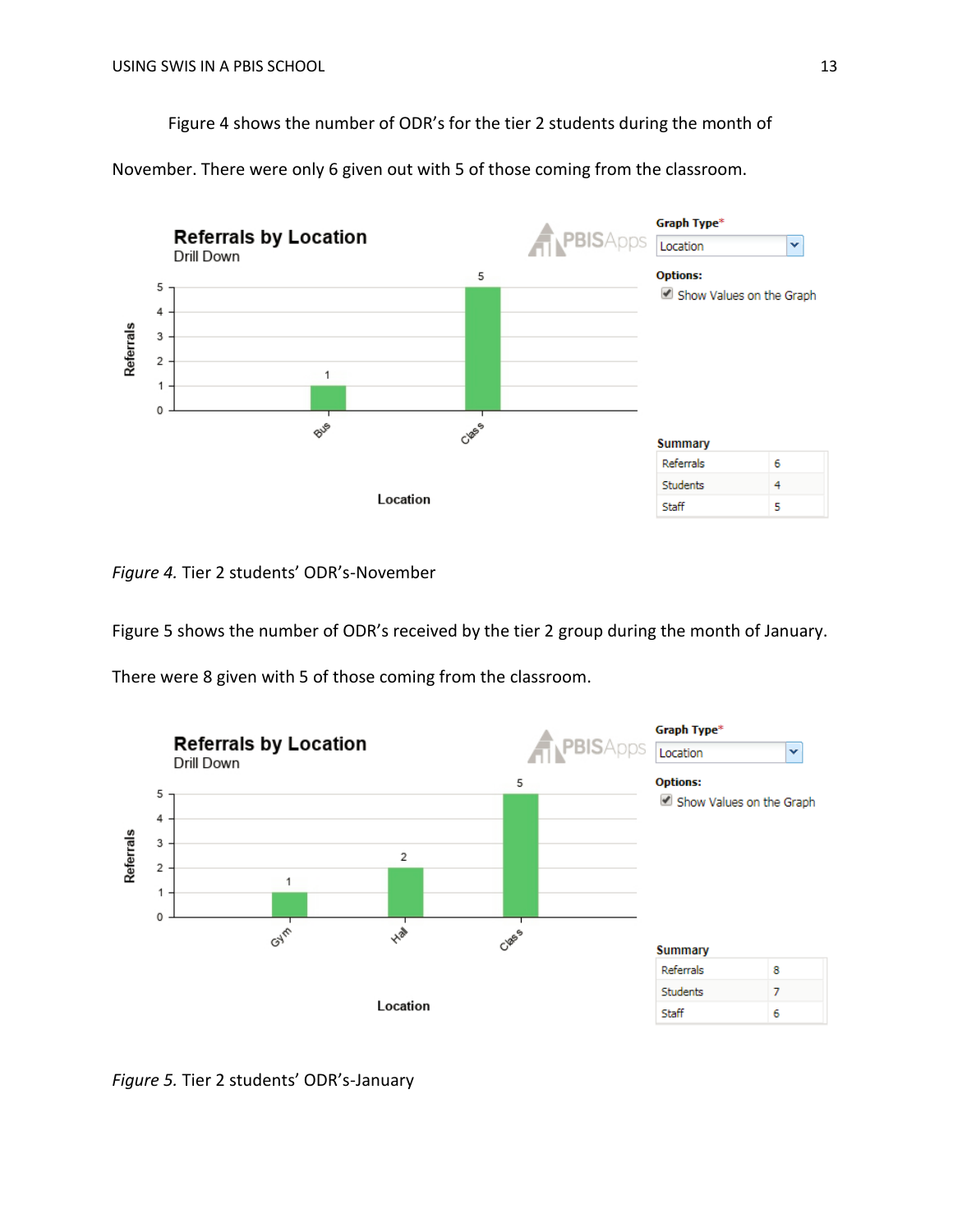Figure 6 shows the number of ODR's for the tier 2 students during the month of February.



There were 11 given, while 9 of those occurred in the classroom.

### *Figure 6.* Tier 2 students' ODR's-February

These reports showed that from October to November office referrals (ODR's) decreased from 20 to 6, while they increased from January to February going from 8 to 11 for the tier 2 students. Overall, these numbers show a decrease from October to February, however, they show an increase again from January to February. The number of ODR's given for each month for the tier 2 students during these months was 12, 5, 5, and 9 respectively. Overall, the location where most ODR's were given was the general education classroom for all four of these months. Even while looking at the whole school year, the largest concern with ODR's is still the general education classroom. For the tier 2 students during the months of August through February, there were 54 referral from 11 students given by 13 staff members. Of the 54 referrals, 39 of them were given in the classroom, which leaves 15 ODR's given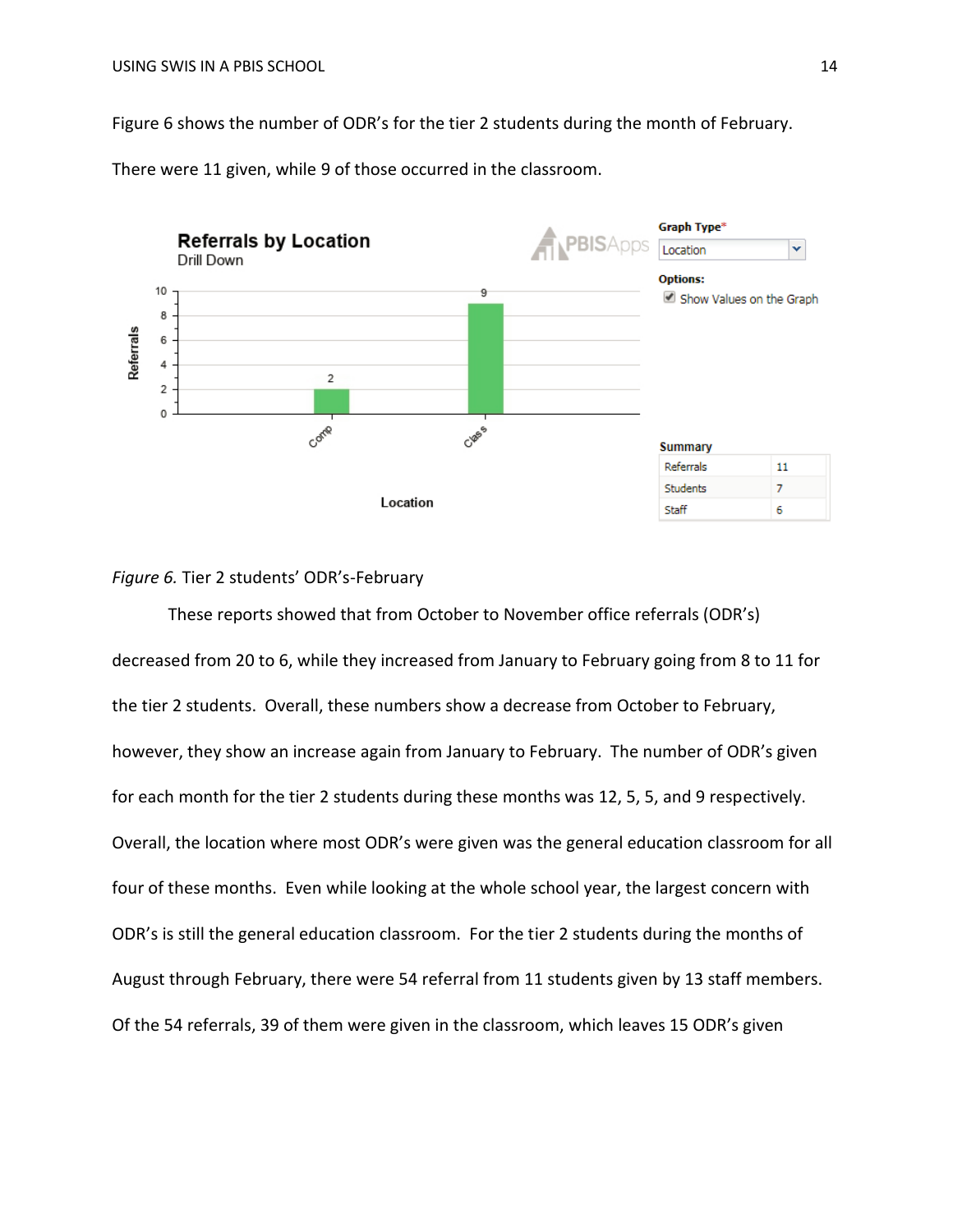between eight different locations. This is a huge red flag and that trend continued through the whole school data.

Figure 7 shows the total number of ODR's for tier 2 students during the months of August through February. There were a total of 54 referrals, while 39 were given in the classroom.



*Figure 7.* Tier 2 students' ODR's location-August through February

Figure 8 shows the number of ODR's for the whole school during the months of October through February. There were a total of 206 ODR's received by the whole school. Forty-six percent of the total number of these ODR's were given in the classroom.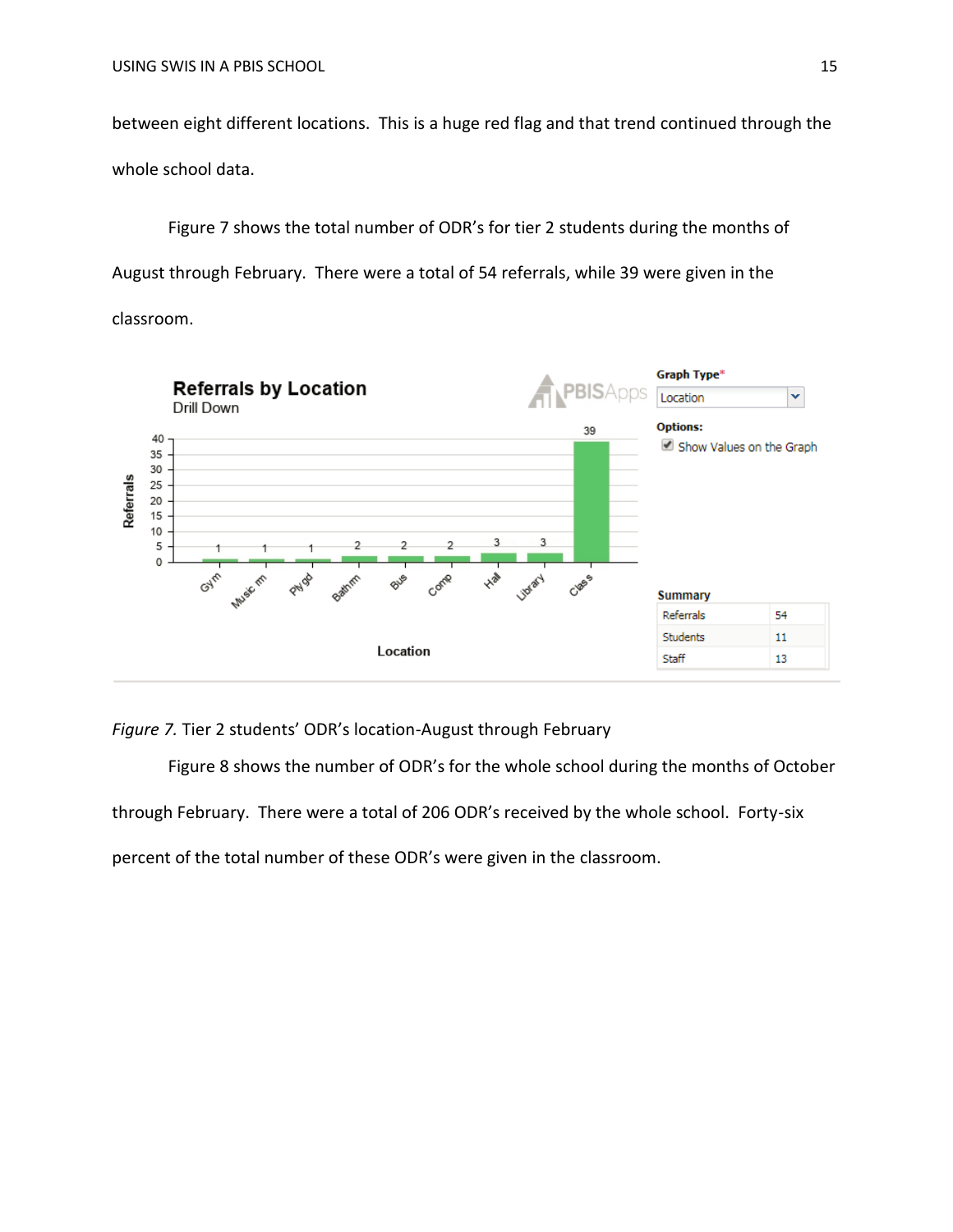

*Figure 8.* Whole school ODR's by location- October through February

Figure 9 describes the problem behaviors for which the ODR's were given to the whole school during the months of October through February.



*Figure 9.* Whole school ODR's by problem behavior- October through February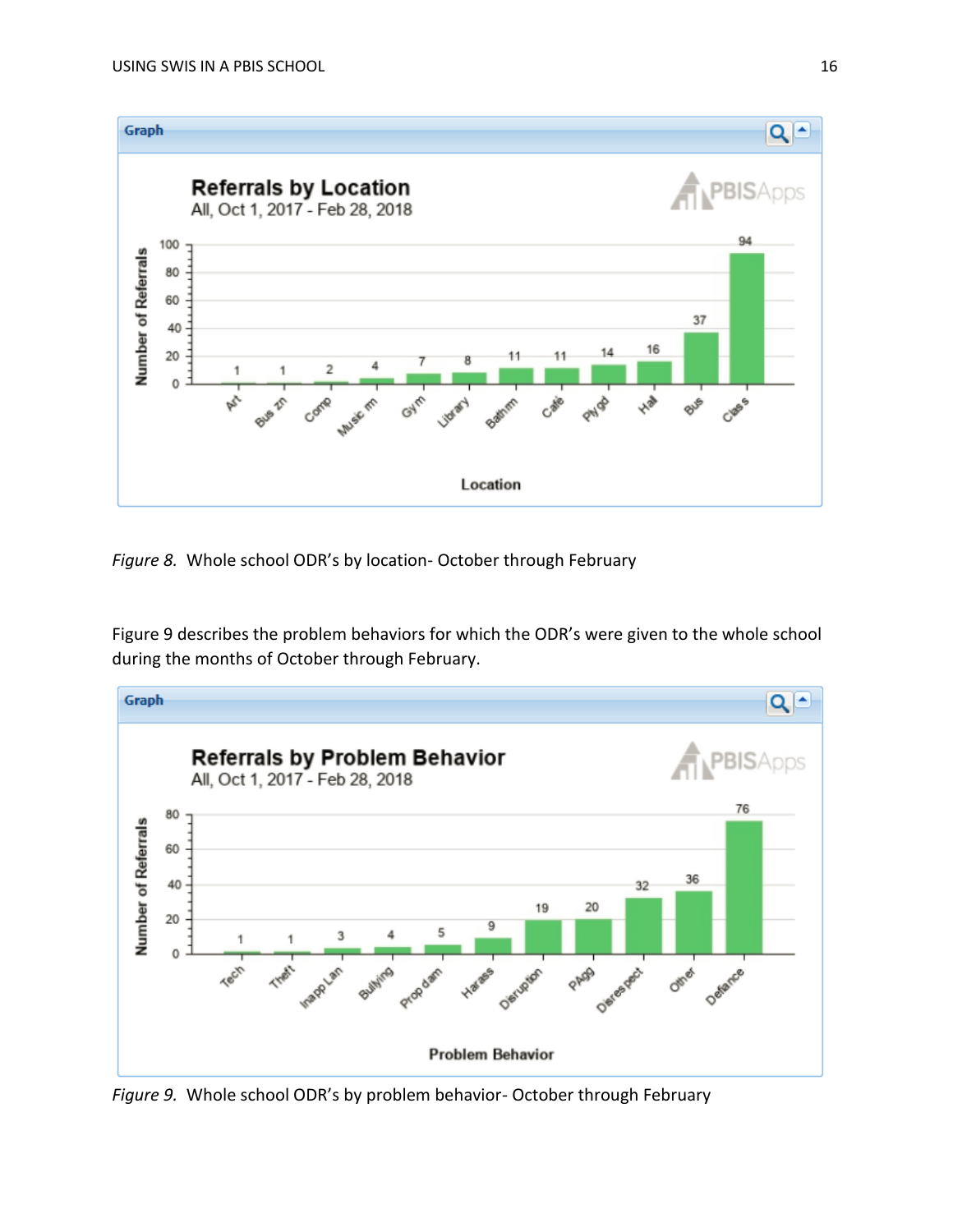Figure 10 breaks the referrals down to show the average number of ODR's per day per month. The data table below the chart shows the number of day's school was in session and the number of referrals given that month. The average number of ODR's per day per month is then represented.



*Figure 10.* Whole school average referrals per day per month - August through February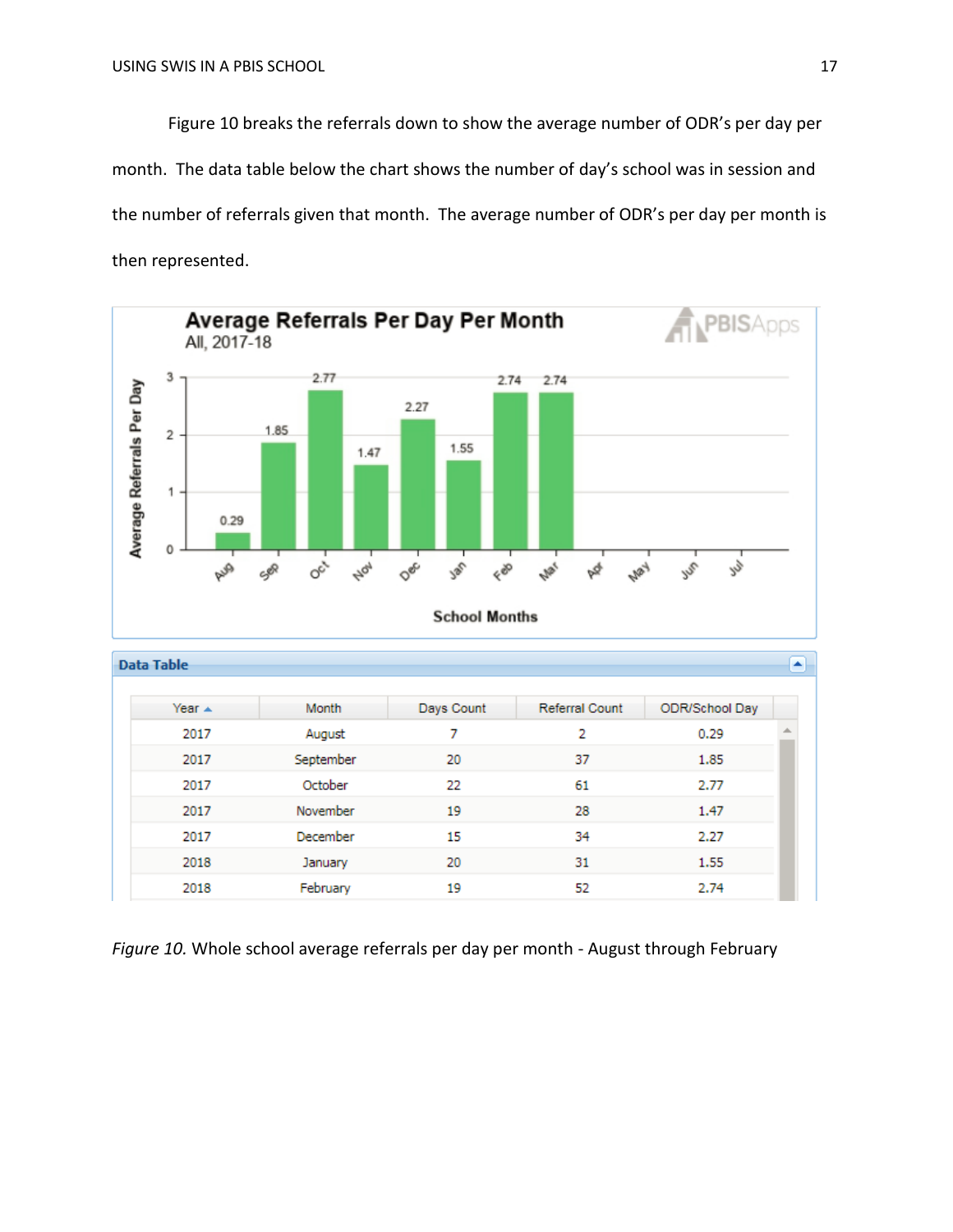The second group consisted of 408 students, second through fifth grade. From the same months of August through February, the whole school saw 94 ODR's given in the classroom, 37 came from the school bus, 16 from the hallway, 14 from the playground, 11 from the cafeteria, 11 from the restrooms, 8 from the library, 7 from the gym, 4 from Music, 2 from computer lab, 1 from bus zone, and 1 from Art. This leads to the question, "Why are there so many ODR's given in the classroom?" According to the SWIS reports, printed using the data from the new Office Referral Forms, we are now able to see the motivation for these behaviors. The top five reasons students were given ODR's in the months of October through February were as follows: defiance (76 ODR's), other (36 ODR's), disrespect (32 ODR's), physical aggression (20 ODR's), and disruption (19 ODR's). All of these motivations have to do with interpersonal communication, which leads to another question of, "What's next? How do we fix this?"

#### **Discussion**

#### **Limitations**

One of the limitations of this study would be only using the tier 2 students. Since there are only eleven students in this group, it made it hard to get a good idea of the whole population. Because of that, a new population was also used to compare data. A second limitation was time. To compare two periods that were similar both pre-SWIS program and post-SWIS that were relevant to the study proved difficult.

#### **Further Study**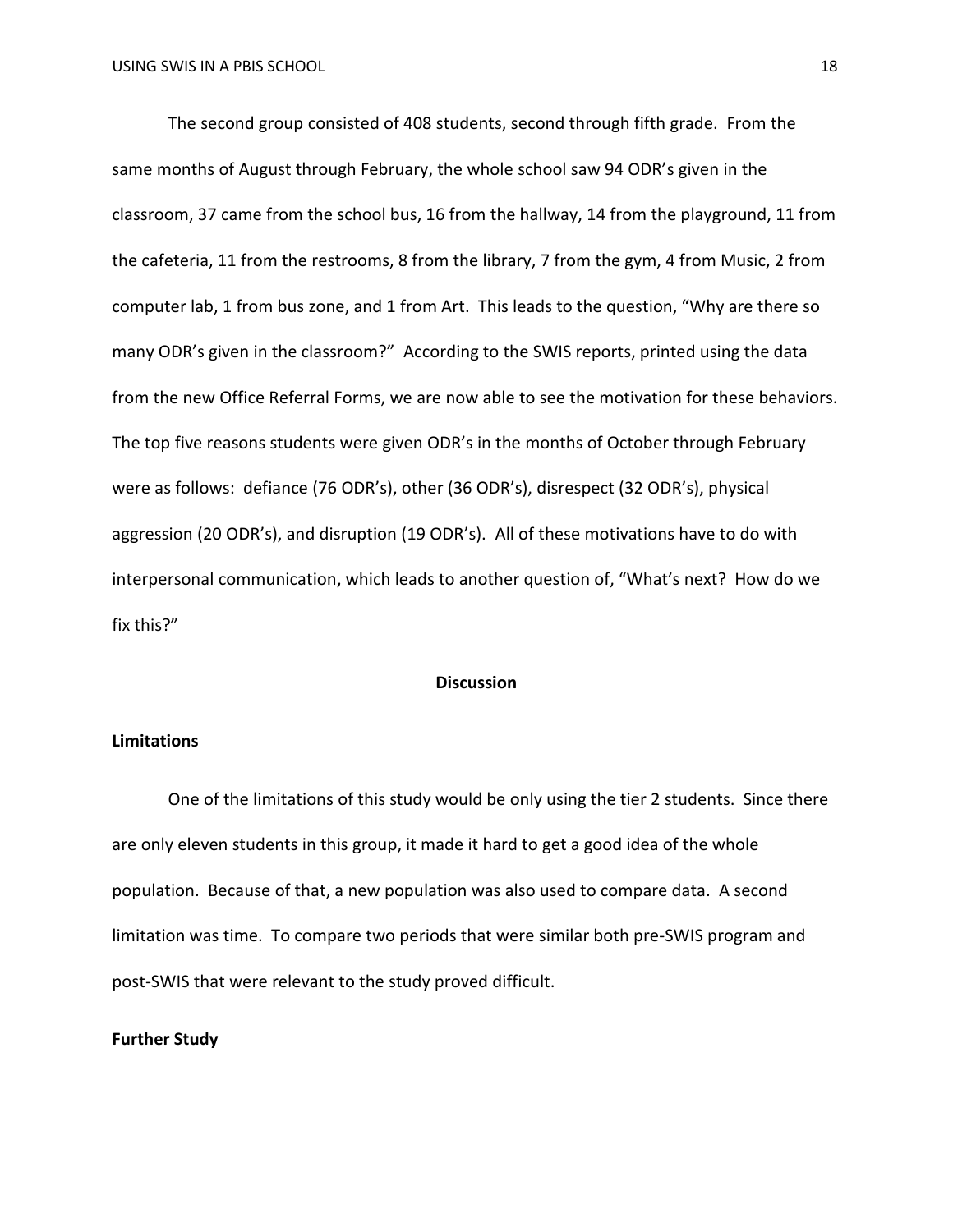Future studies looking in to the effects of the SWIS system on a PBIS school, may want to gather information from multiple schools with varying demographics to get a wider sense of impact due to use of this program. Future studies may choose to look at individual students or whole grade levels instead of using information from a whole school. Already having established a PBIS atmosphere is important to the study, as a comparison of using the system, not implementing PBIS, should be priority.

#### **Conclusion**

Through the gathering of office discipline referrals for tier 2 students and the whole school, the findings accumulated through this study suggest that simply inputting data to the SWIS system is not enough to make a difference in the behaviors of students. Creating the reports and sharing with the teachers or giving every teacher access to the program is a crucial piece to the puzzle. Teachers are the most valuable resource in a school setting. The SWIS system is an ideal tool that can be very useful in assisting in getting answers as to when, where, and why ODR's are being given. Only then, can teachers guide students in the right direction for more positive behavior.